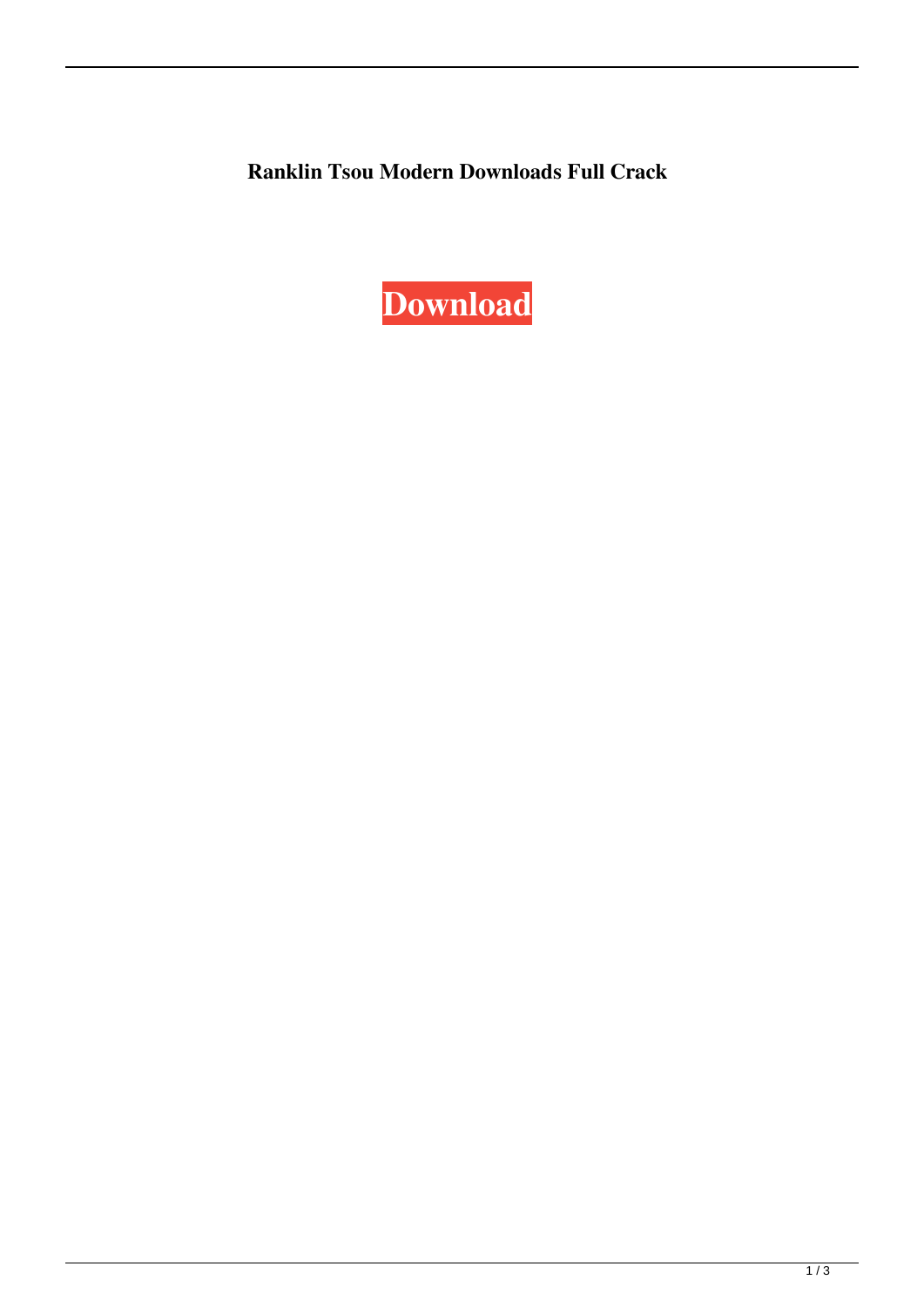The AUTOPOL TECHNOLOGY is composed of a light source, a specific filter, a lens system, a photodiode array detector and software for the acquisition and calculation of the results, in accordance with FDA regulations. The AUTOPOL is a quick and easy instrument for measuring the refractive index of sugar solutions down to 0.2% sucrose. The AUTOPOL is a quick and easy instrument for measuring the refractive index of sugar solutions down to 0.2% sucrose.. Polarimeters are chemical balances that measure optical rotations. The most common application of these instruments is to measure the optical rotation (or polarimetry) of solvents in crystal analysis. It can also be used for water analysis, aqueous solutions, mixed phases or solids. A polarimeter is an instrument used to measure the polarization of a light beam in one or more directions. A polarimeter is an instrument used to measure the polarization of a light beam in one or more directions. The most common application of these instruments is to measure the optical rotation (polarimetry) of solvents in crystal analysis. It can also be used for water analysis, aqueous solutions, mixed phases or solids. A polarimeter is an instrument used to measure the polarization of a light beam in one or more directions. This is basically one that measures the speed at which the magnetization flips in a sample. It can be used to measure the various properties of the magnetic material. It is basically one that measures the speed at which the magnetization flips in a sample. This is basically one that measures the speed at which the magnetization flips in a sample. The magnetization of the electrons in the magnetic material always want to align themselves to the external magnetic field. Magnetoresistance is the effect of changing the direction of the magnetic field. Magnetoresistance is the effect of changing the direction of the magnetic field. This is mainly used to measure the resistivity of the material. This is mainly used to measure the resistivity of the material. The device includes six collection channels with inbuilt calibration, and a two channel laser is provided for in-air calibration. Fluidity can be printed on powder, wax or gel. This is a device that measures the flow rate. A device that measures the flow rate. A co-polarising system uses two polarizers, the first one oriented vertically and the second one horizontally. A co-polarising system uses two polarizers,